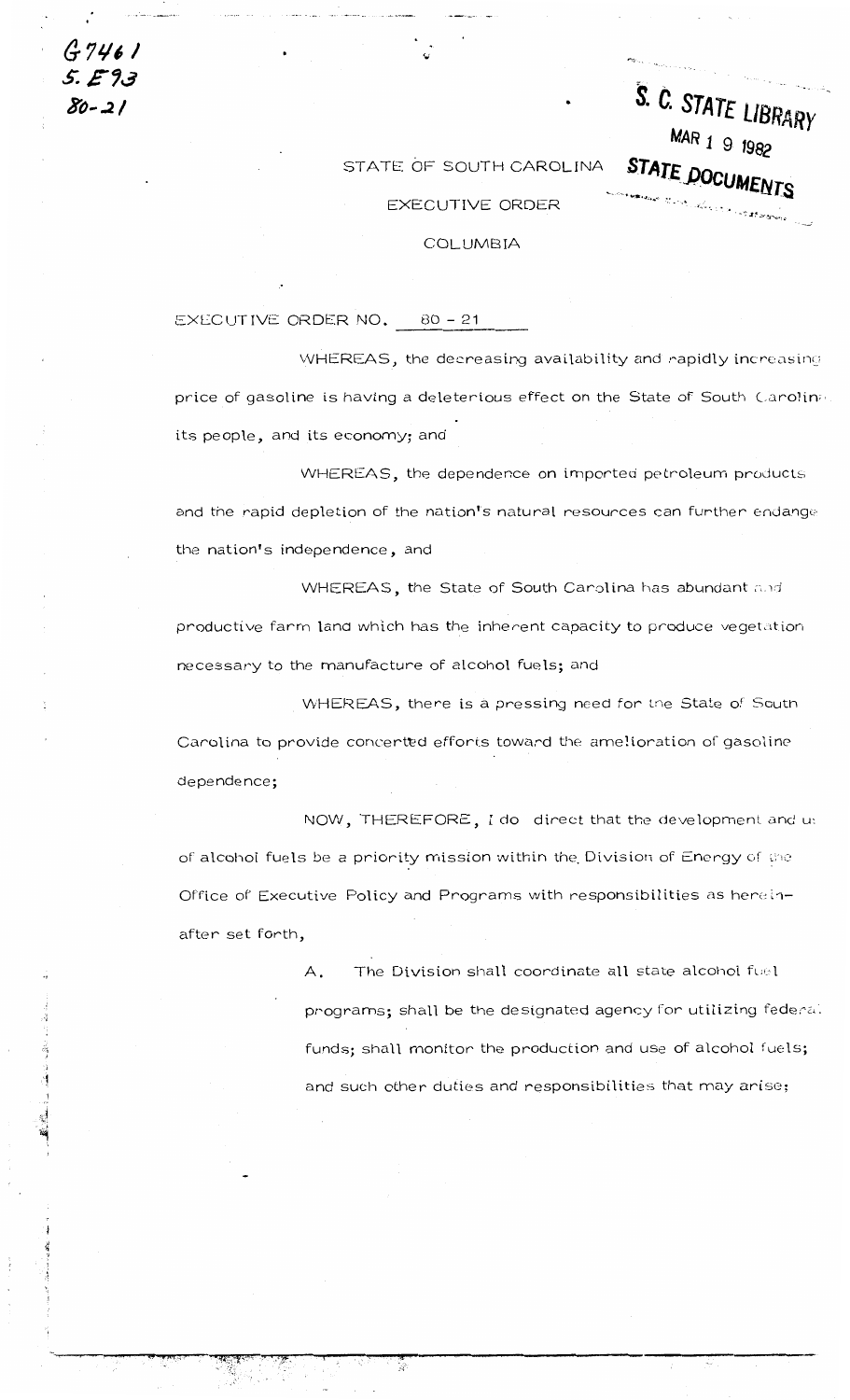Further, there is hereby created the Governor's Advisce **B.** Council on alcohol fuels. The council shall guide, advise, and general, recommend policies. The Council shall be composed of 11 members as follows:

One member shall be a representative of the Senat  $(1)$ Agriculture Committee as determined by the Chairman of the Committee; .

 $(2)$ One member shall be a representative of the Hous of Representatives Agriculture Committee as determine by the Chairman of the Committee;

One member shall be a representative of the Sout- $(3)$ Carolina Farm Bureau;

One member shall be a representative of the Sout.  $(4)$ Carolina Oil Jobbers Association;

One member shall be a representative of the  $(5)$ 

Technical Education System;

One member shall be a representative of local  $(6)$ governments;

One member shall be a representative of the State  $(7)$ Development Board;

One member shall be a representative of a state  $(8)$ financial institution;

One member shall be representative of consumers  $(9)$ in the state;

One member shall be a representative of the Joint  $(10)$ Legislative Committee on Energy as determined by the Chairman of the Committee;

One member shall be a representative of an institution  $(11)$ tion of higher learning;